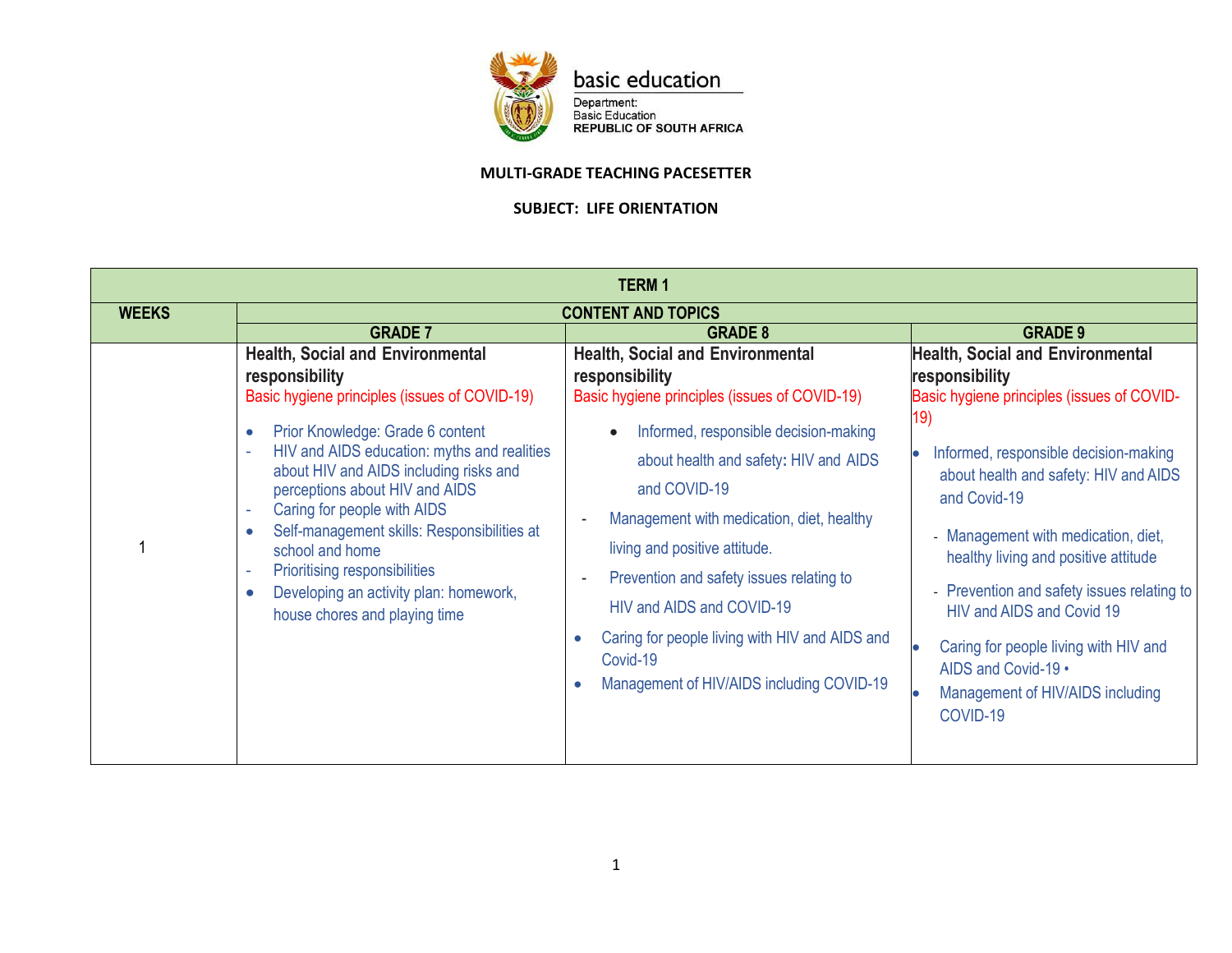|                | Development of the self in society                                                                                                                                                                                                                                                                                                                                                                                                           | Development of the self in society                                                                                                                                                                                                                                                                                                                                                                                     | Development of the self in society                                                                                                                                                                                                                                                                                                                                                                                                                                              |
|----------------|----------------------------------------------------------------------------------------------------------------------------------------------------------------------------------------------------------------------------------------------------------------------------------------------------------------------------------------------------------------------------------------------------------------------------------------------|------------------------------------------------------------------------------------------------------------------------------------------------------------------------------------------------------------------------------------------------------------------------------------------------------------------------------------------------------------------------------------------------------------------------|---------------------------------------------------------------------------------------------------------------------------------------------------------------------------------------------------------------------------------------------------------------------------------------------------------------------------------------------------------------------------------------------------------------------------------------------------------------------------------|
|                | Basic hygiene principles (issues of COVID-19)<br>Concept: self-image<br>Identify and reflect on positive personal<br>qualities: relationship with self, family and<br>friends.<br>Personal interests, abilities and potential.<br>Strategies to enhance self- image through<br>positive actions: respect for self.<br>Strategies to enhance others' self-image<br>through positive actions: respect for others<br>and respect for diversity. | Basic hygiene principles (issues of COVID-19)<br>Concepts: self-concept formation and self-<br>motivation<br>Factors that influence self- concept<br>formation and self- motivation: media,<br>environment, friends and peers, family,<br>culture, religion and community.<br>Positive self-talk: individuality and<br>uniqueness; and personal achievements.<br>Strategies and skills to extend personal<br>potential | Basic hygiene principles (issues of COVID-<br>19)<br>Goal Setting-Skills: Personal Lifestyle<br>choices<br>Influence of media, environment,<br>friends and peers, family, culture,<br>religion and community on personal<br>lifestyle choices<br>Appropriate responses to<br>influences on personal lifestyle<br>choices:<br>Informed decision-making<br>$\circ$<br>skills: positive and negative<br>influences.<br>Assertiveness skills: confident and firm<br>decision-making |
|                | Development of self in society                                                                                                                                                                                                                                                                                                                                                                                                               | Development of self in society                                                                                                                                                                                                                                                                                                                                                                                         | Development of self in society                                                                                                                                                                                                                                                                                                                                                                                                                                                  |
|                | The impact of COVID $-$ 19 on adolescents                                                                                                                                                                                                                                                                                                                                                                                                    | The impact of COVID $-$ 19 on adolescents                                                                                                                                                                                                                                                                                                                                                                              | The impact of COVID - 19 on adolescents                                                                                                                                                                                                                                                                                                                                                                                                                                         |
| $\overline{2}$ | Changes in boys and girls: puberty and<br>gender constructs<br>-Physical and emotional changes<br>- Understanding the changes and how these<br>impact on relationships<br>- Respect for own and others' body changes<br>and emotions                                                                                                                                                                                                         | <b>Concept: sexuality</b><br>Understanding one's sexuality: personal<br>feelings that impact on sexuality.<br>Influence of friends and peers on one's<br>sexuality.<br>Family and community norms that impact on<br>sexuality.                                                                                                                                                                                         | Sexual behaviour and sexual health:<br>Risk factors leading to unhealthy<br>sexual behaviour.<br>Unwanted results of unhealthy<br>sexual behaviour: teenage<br>pregnancy, sexually transmitted<br>infections (STIs), HIV and AIDS.                                                                                                                                                                                                                                              |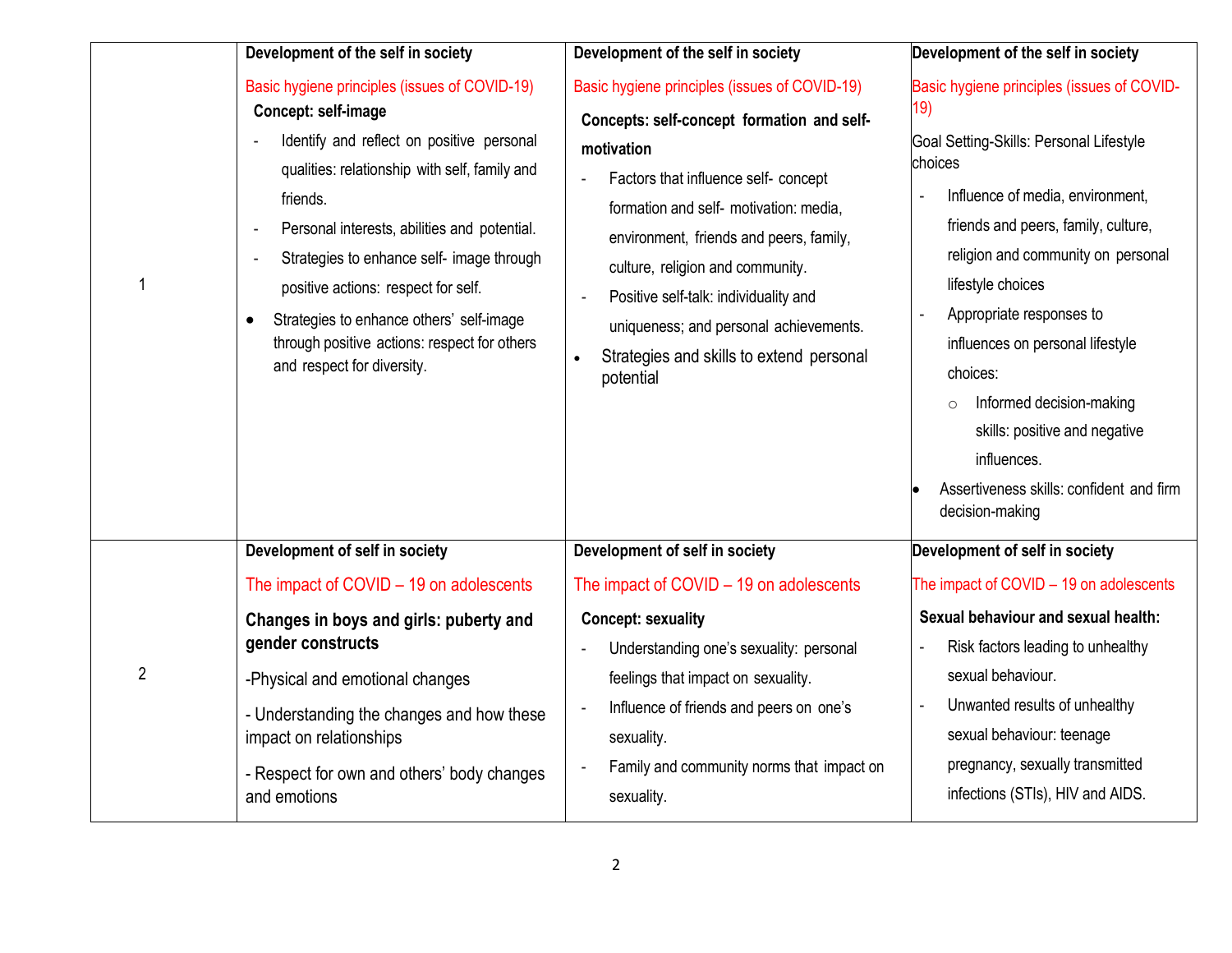|   | - Appreciation and acceptance of the self and                                            | Cultural values that impact on sexuality.<br>$\overline{\phantom{a}}$                         | Low self-image and emotional                                                                                                 |
|---|------------------------------------------------------------------------------------------|-----------------------------------------------------------------------------------------------|------------------------------------------------------------------------------------------------------------------------------|
|   | others                                                                                   | Social pressures including media that impact<br>÷,                                            | scars.                                                                                                                       |
|   |                                                                                          | on sexuality.                                                                                 | Factors that influence personal<br>$\overline{\phantom{a}}$                                                                  |
|   |                                                                                          | Problem-solving skills: identity formation and                                                | behaviour including family, friends,                                                                                         |
|   |                                                                                          | development                                                                                   | peers and community norms.                                                                                                   |
|   |                                                                                          |                                                                                               | Strategies to deal with unhealthy                                                                                            |
|   |                                                                                          |                                                                                               | sexual behaviour: abstinence and                                                                                             |
|   |                                                                                          |                                                                                               | change of behaviour.                                                                                                         |
|   |                                                                                          |                                                                                               | Protective factors, where to find<br>$\bullet$                                                                               |
|   |                                                                                          |                                                                                               | help and support: community                                                                                                  |
|   |                                                                                          |                                                                                               | structures that offer protection or                                                                                          |
|   |                                                                                          |                                                                                               | resilience against high risk                                                                                                 |
|   |                                                                                          |                                                                                               | behaviour.                                                                                                                   |
|   |                                                                                          |                                                                                               | Adverse consequences and implications<br>of teenage pregnancy for teenage<br>parent(s) and the children born to<br>teenagers |
|   | Development of the self in society                                                       | Development of the self in society                                                            | Development of the self in society                                                                                           |
|   | Basic hygiene principles (issues of COVID-19)<br>Peer pressure: effects of peer pressure | Basic hygiene principles (issues of COVID-19)<br>Relationships and friendships: relationships | Basic hygiene principles (issues of COVID-<br>19)                                                                            |
|   | How peer pressure may influence an                                                       | at home, school and in the community                                                          | <b>Challenging situations: depression,</b>                                                                                   |
| 3 | individual: use of substances, crime,                                                    | Appropriate ways to initiate a                                                                | grief, loss, trauma and crisis                                                                                               |
|   | unhealthy sexual behaviour, bullying and                                                 | relationship                                                                                  | Causes of depression, grief, loss,                                                                                           |
|   | rebellious behaviour.                                                                    | Appropriate ways to sustain a                                                                 | trauma and crisis                                                                                                            |
|   | Appropriate responses to pressure:                                                       | relationship                                                                                  | Counter-productive coping<br>÷,                                                                                              |
|   | assertiveness and coping skills                                                          | Problem-solving skills: appropriate                                                           | techniques: using alcohol and                                                                                                |
|   | .Negotiation skills: ability to disagree in                                              | behaviour in a relationship.                                                                  | drugs.                                                                                                                       |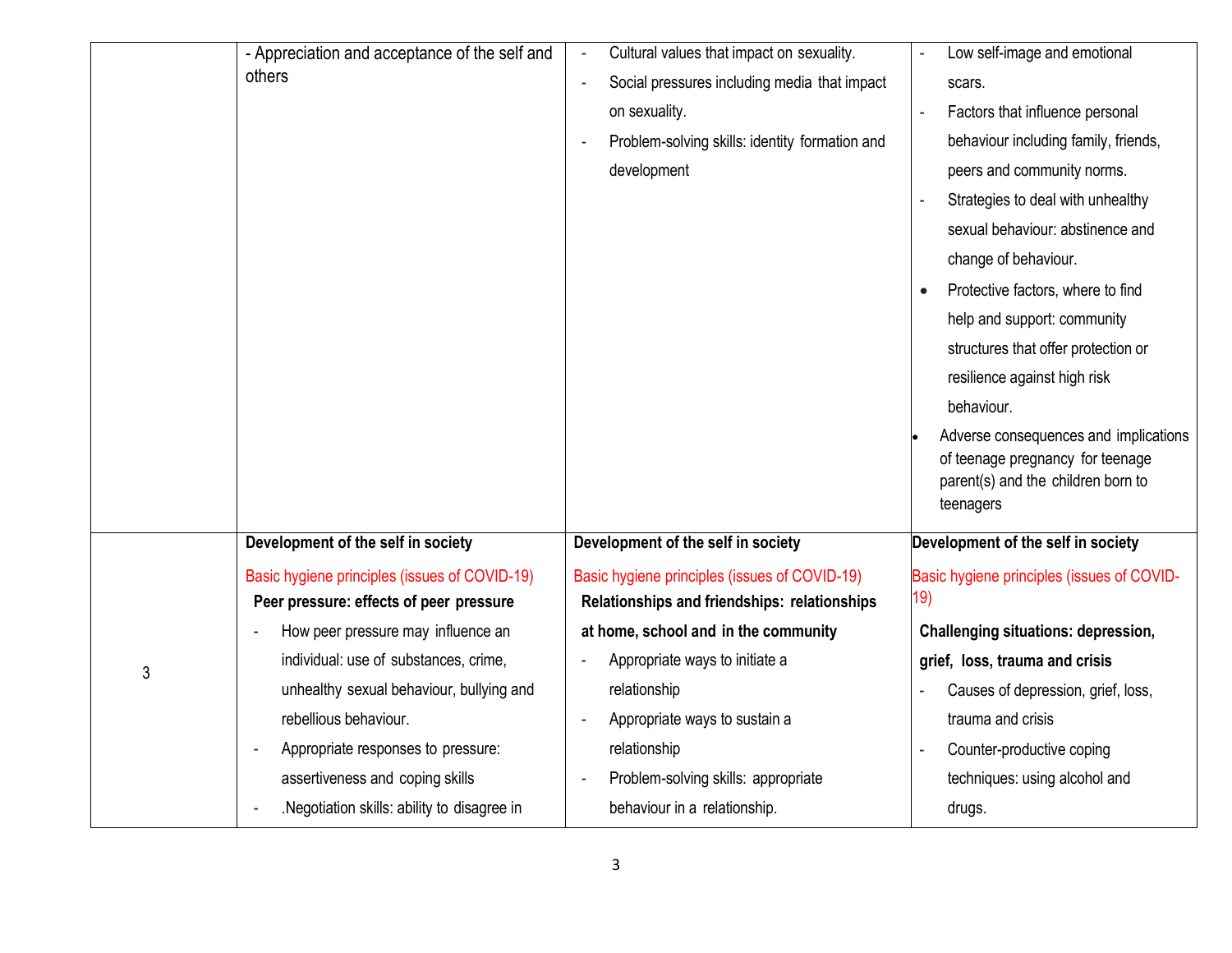|                                                         | constructive ways<br>Where to find help.                                                                                                                                                            | Communication skills: ability to disagree in<br>constructive ways and appropriate ways to end<br>a relationship.                                                                             | Problem-solving and decision making<br>skills: strategies to respond to emotions<br>in challenging situations. (Brought in<br>from term 4 for alignment).                                                                                                                                                                                              |
|---------------------------------------------------------|-----------------------------------------------------------------------------------------------------------------------------------------------------------------------------------------------------|----------------------------------------------------------------------------------------------------------------------------------------------------------------------------------------------|--------------------------------------------------------------------------------------------------------------------------------------------------------------------------------------------------------------------------------------------------------------------------------------------------------------------------------------------------------|
|                                                         | World of work                                                                                                                                                                                       | World of work                                                                                                                                                                                | World of work                                                                                                                                                                                                                                                                                                                                          |
|                                                         | Basic hygiene principles (issues of COVID-19)<br>Importance of reading and studying:<br>Reading for enjoyment and reading<br>with understanding.<br>Skills to develop memory: ability to<br>recall. | Basic hygiene principles (issues of COVID-19)<br>Different learning styles: visual, aural,<br>kinesthetic, reading and writing.<br>-Identify and apply own learning styles.                  | Basic hygiene principles (issues of COVID-<br>19)<br>Time-management skills:<br>accountability in carrying out<br>responsibilities.<br>How to organize one's work.<br>How to use time effectively and<br>efficiently?<br>Reading and writing for different<br>purposes:<br>Keeping a journal; summarizing and<br>improving reading and writing skills. |
| <b>PHYSICAL</b><br><b>EDUCATION</b><br><b>IN FORMAL</b> | <b>Physical Education</b><br>Participation in a fitness programme.<br>Participation and movement<br>performance in a fitness programme.<br>Homework/classwork/worksheets                            | <b>Physical Education</b><br>Participation in physical activities that<br>promote components of fitness.<br>Safety issues relating to fitness activities.<br>Homework/ classwork /worksheets | <b>Physical Education</b><br>Participation in activities that<br>improve physical wellness level.<br>Safety issues relating to fitness<br>activities.<br>Homework/ classwork /worksheets                                                                                                                                                               |
| ASSESSMENT,<br><b>REMEDIATION</b>                       |                                                                                                                                                                                                     |                                                                                                                                                                                              |                                                                                                                                                                                                                                                                                                                                                        |
| <b>FORMAL</b><br><b>ASSESSMENT</b>                      |                                                                                                                                                                                                     | <b>WRITTEN TASK =70</b><br><b>PET: 30</b>                                                                                                                                                    |                                                                                                                                                                                                                                                                                                                                                        |
|                                                         |                                                                                                                                                                                                     | <b>TERM2</b>                                                                                                                                                                                 |                                                                                                                                                                                                                                                                                                                                                        |
|                                                         | <b>Constitutional rights and responsibilities</b>                                                                                                                                                   | <b>Constitutional rights and responsibilities</b>                                                                                                                                            | <b>Constitutional rights and</b>                                                                                                                                                                                                                                                                                                                       |
|                                                         | Basic hygiene principles (issues of COVID-19)                                                                                                                                                       | Basic hygiene principles (issues of COVID-19)                                                                                                                                                |                                                                                                                                                                                                                                                                                                                                                        |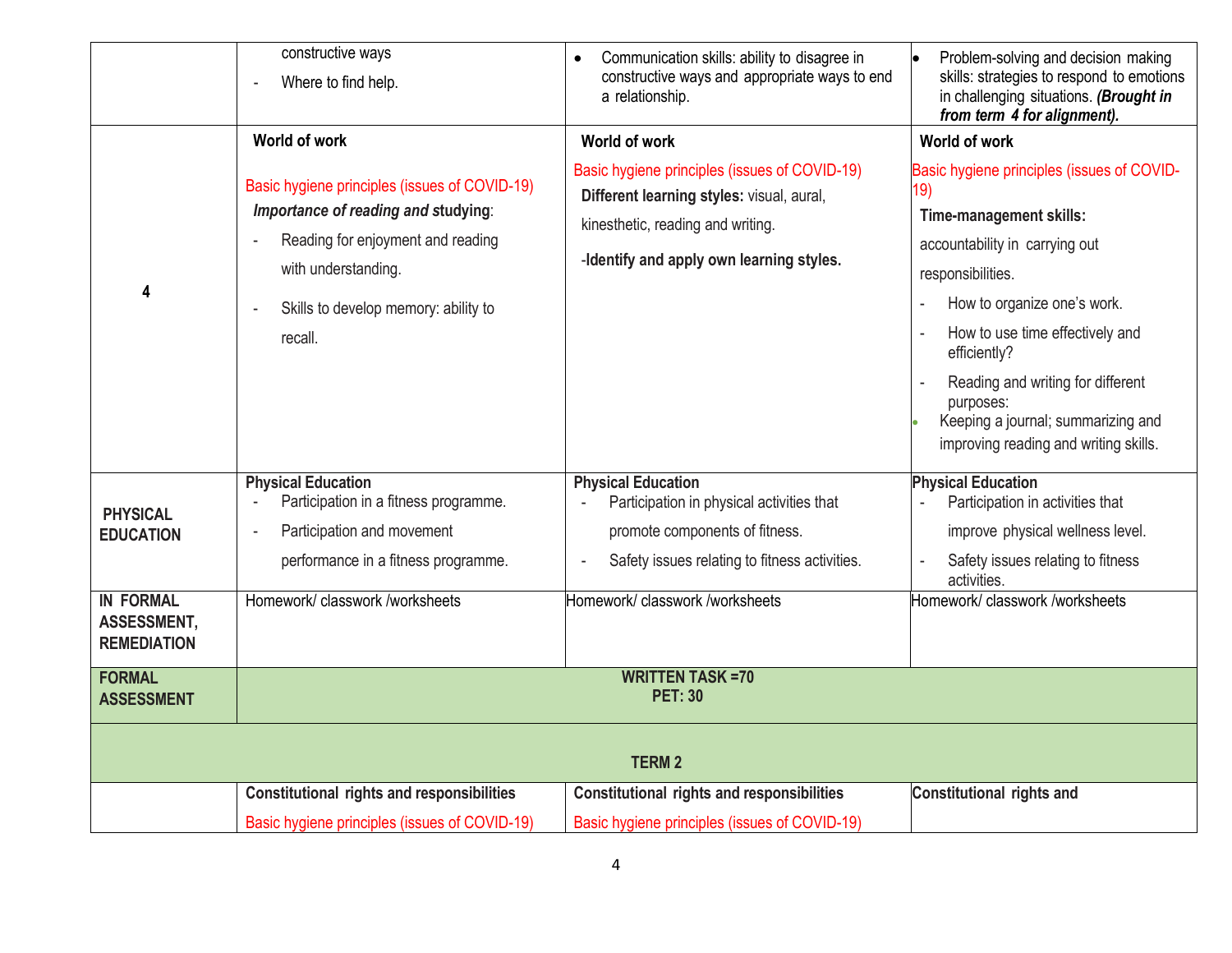| 5 | Human rights as stipulated in the South<br>$\bullet$<br>African Constitution:<br>Application of human rights<br>Application of responsibilities in<br>relation to human rights<br>Fair play in a variety of athletic and sport<br>activities: role of values, trust and respect<br>for difference | Nation building: definition<br>$\bullet$<br>Different ways to promote nation building<br>in different contexts: community, school and<br>home.<br>- Contributions of women and men<br>towards nation building: individuals and<br>groups (moved from term 3).                               | responsibilities<br>Basic hygiene principles (issues of COVID-<br>19)<br>Issues relating to citizens' rights and<br>$\bullet$<br>responsibilities:<br>Respect for others' rights: people<br>living with different disabilities and<br>HIV and AIDS (infected and<br>affected).<br>Celebrations of national and<br>international days: Human Rights<br>Day, Freedom Day, Heritage<br>Day, Reconciliation Day, Youth<br>Day, Worker's Day, Women's<br>Day, Africa Day, Nelson Mandela<br>Day, World Refugee's Day and<br>national health days. Plan and<br>participate in a local celebration of<br>a national day. |
|---|---------------------------------------------------------------------------------------------------------------------------------------------------------------------------------------------------------------------------------------------------------------------------------------------------|---------------------------------------------------------------------------------------------------------------------------------------------------------------------------------------------------------------------------------------------------------------------------------------------|-------------------------------------------------------------------------------------------------------------------------------------------------------------------------------------------------------------------------------------------------------------------------------------------------------------------------------------------------------------------------------------------------------------------------------------------------------------------------------------------------------------------------------------------------------------------------------------------------------------------|
| 6 | <b>World of work</b><br>Basic hygiene principles (issues of COVID-19)<br>Career fields:<br>$\bullet$<br>Qualities relating to each field:<br>interests and abilities.<br>School subjects related to each career<br>field.<br>Work environment and activities in each<br>career field.             | <b>World of work</b><br>Basic hygiene principles (issues of COVID-19)<br>Six career categories: investigative,<br>enterprising, realistic, artistic, conventional<br>and social.<br>Interests and abilities related to each<br>career category.<br>Thinking and learning skills required by | <b>World of work</b><br>Basic hygiene principles (issues of COVID-<br>19)<br>Options available after completing Grade<br>9: National Senior Certificate (NSC<br>Grades 10<br>- 12) and National<br>Certificate. Vocational (NCV<br>- TVET Colleges)                                                                                                                                                                                                                                                                                                                                                               |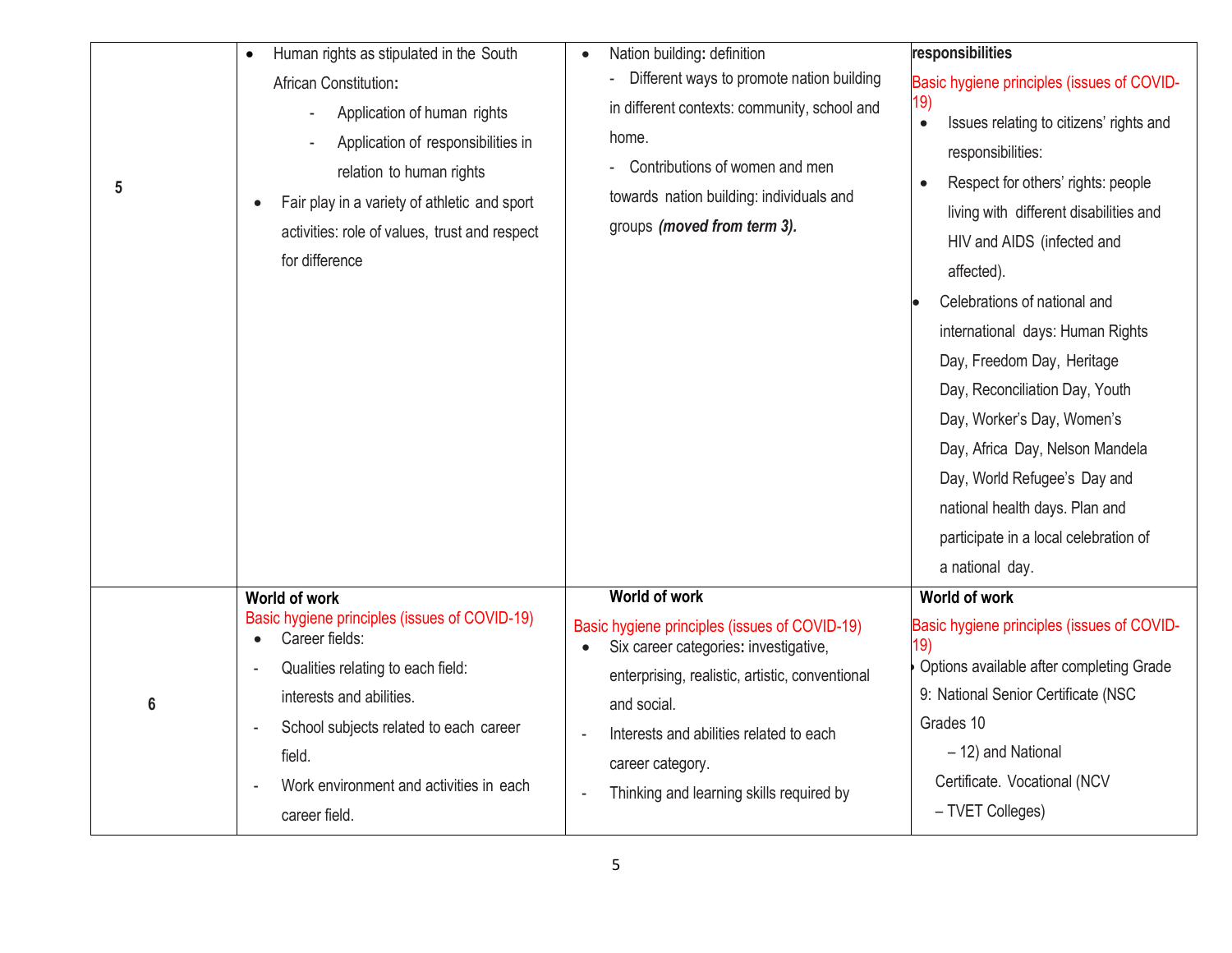| <b>PHYSICAL</b><br><b>EDUCATION</b>  | Opportunities within each career field.<br>Challenges within each career field.<br>$\sim$<br>Level of schooling - requirements for<br>each career field.<br>Duration of study for each career field.<br>Services and sources for career fields and<br>study information.<br><b>Physical Education</b><br>Plays community or indigenous games<br>that include the concept of invasion.<br>Safety issues relating to participation in<br>$\bullet$<br>invasion games.<br>Participation and movement performance<br>$\bullet$<br>in community or indigenous games that | each career category<br>-School subjects related to each career<br>category.<br>The role of work in relation to South<br>Africa's social and economic needs.<br>• Identify needs in the community and country.<br>• How work can meet social and economic<br>needs in South Africa.<br><b>Physical Education</b><br>Participation in target games.<br>$\bullet$<br>Safety issues relating to target games<br>$\bullet$<br>Participation and movement performance in<br>$\bullet$<br>target games. | qualifications<br>Implications of choices: choice<br>between NSC and NCV.<br>Knowledge of the world of<br>work: rights, responsibilities<br>and opportunities in the<br>workplace.<br><b>Physical Education</b><br>Participation in and executes a<br>game plan for individual or team<br>sport.<br>Safety issues relating to<br>$\bullet$<br>participation in sport.<br>Participation and movement |
|--------------------------------------|---------------------------------------------------------------------------------------------------------------------------------------------------------------------------------------------------------------------------------------------------------------------------------------------------------------------------------------------------------------------------------------------------------------------------------------------------------------------------------------------------------------------------------------------------------------------|---------------------------------------------------------------------------------------------------------------------------------------------------------------------------------------------------------------------------------------------------------------------------------------------------------------------------------------------------------------------------------------------------------------------------------------------------------------------------------------------------|-----------------------------------------------------------------------------------------------------------------------------------------------------------------------------------------------------------------------------------------------------------------------------------------------------------------------------------------------------------------------------------------------------|
|                                      | include the concept of invasion.                                                                                                                                                                                                                                                                                                                                                                                                                                                                                                                                    |                                                                                                                                                                                                                                                                                                                                                                                                                                                                                                   | performance in a game plan for<br>individual or team sport.                                                                                                                                                                                                                                                                                                                                         |
| <b>INFORMAL</b><br><b>ASSESSMENT</b> | Homework/ classwork /worksheets                                                                                                                                                                                                                                                                                                                                                                                                                                                                                                                                     | Homework/ classwork /worksheets                                                                                                                                                                                                                                                                                                                                                                                                                                                                   | Homework/ classwork /worksheets                                                                                                                                                                                                                                                                                                                                                                     |
| <b>FORMAL</b><br><b>ASSESSMENT</b>   |                                                                                                                                                                                                                                                                                                                                                                                                                                                                                                                                                                     | <b>TEST =70</b><br><b>PET: 30</b>                                                                                                                                                                                                                                                                                                                                                                                                                                                                 |                                                                                                                                                                                                                                                                                                                                                                                                     |
|                                      |                                                                                                                                                                                                                                                                                                                                                                                                                                                                                                                                                                     | <b>TERM3</b>                                                                                                                                                                                                                                                                                                                                                                                                                                                                                      |                                                                                                                                                                                                                                                                                                                                                                                                     |
| 6                                    | Health, social and environmental<br>responsibility                                                                                                                                                                                                                                                                                                                                                                                                                                                                                                                  | Health, social and environmental<br>responsibility                                                                                                                                                                                                                                                                                                                                                                                                                                                | Health, social and environmental<br>responsibility                                                                                                                                                                                                                                                                                                                                                  |
|                                      | Basic hygiene principles (issues of COVID-19)                                                                                                                                                                                                                                                                                                                                                                                                                                                                                                                       | Basic hygiene principles (issues of COVID-19)                                                                                                                                                                                                                                                                                                                                                                                                                                                     |                                                                                                                                                                                                                                                                                                                                                                                                     |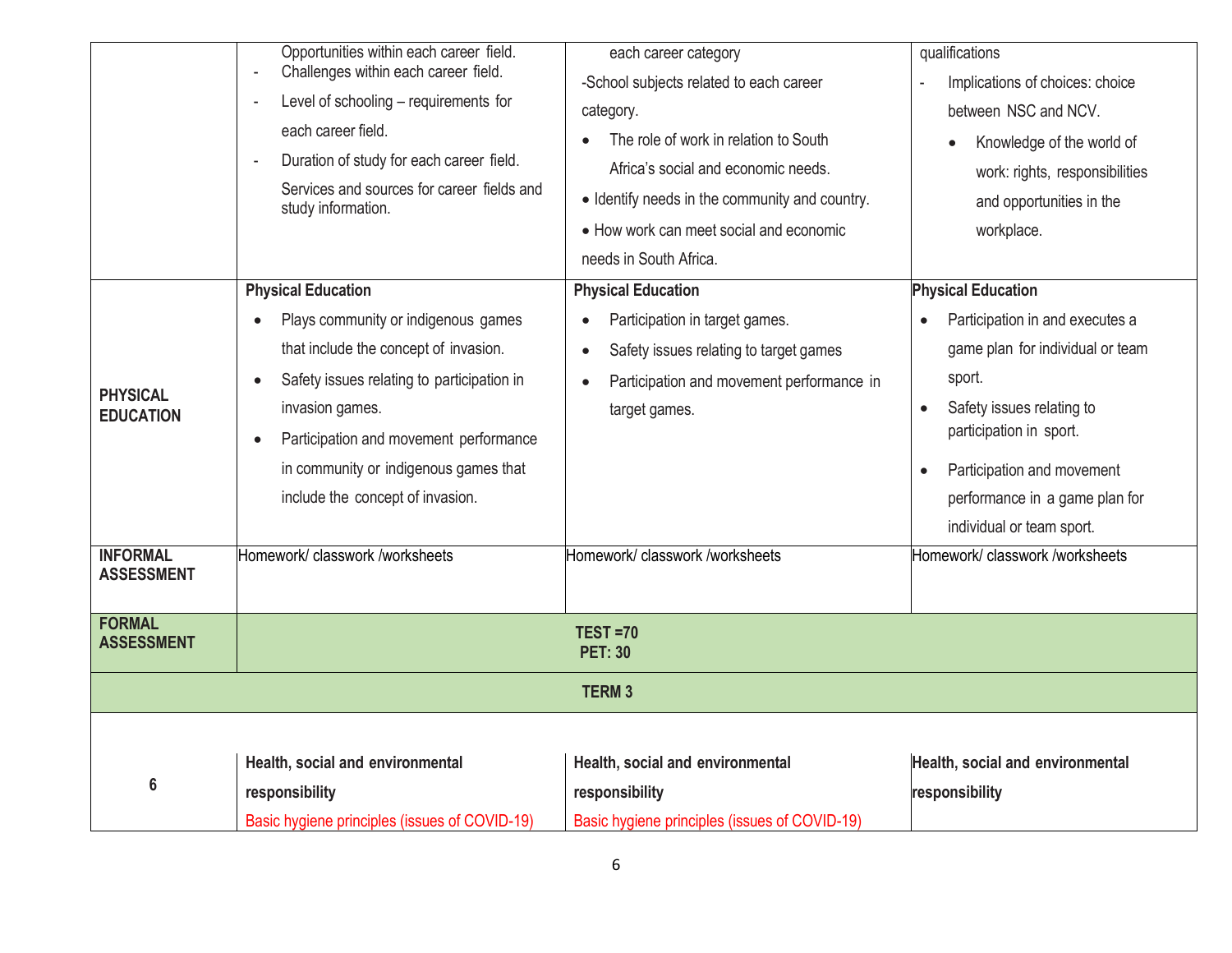|                | Common diseases: tuberculosis,<br>diabetes, epilepsy, obesity,<br>anorexia, HIV and AIDS and Covid-<br>19<br>Causes of diseases: social, economic<br>and environmental factors including use<br>of alcohol and tobacco, poor eating<br>habits and physical inactivity.<br>Treatment options, care and<br>support.<br>Resources on health information and<br>$\sim$<br>health services<br>Strategies for living with tuberculosis,<br>$\sim$<br>diabetes, epilepsy, HIV and AIDS and<br>Covid-19 (moved from term 4 to 3). | Informed, responsible decision-making<br>about health and safety: HIV and AIDS<br>and Covid-19<br>Management with medication, diet, healthy<br>living and positive attitude.<br>Prevention and safety issues relating to<br>HIV and AIDS and Covid-19<br>Caring for people living with HIV and AIDS and<br>Covid-19<br>(Repeated) | Basic hygiene principles (issues of COVID-<br>19)<br>Concept: volunteerism<br>$\bullet$<br>Individual and community responsibility.<br>$\overline{\phantom{a}}$<br>Different types of volunteer<br>organisations: contributions of<br>community-based and non- profitable<br>organisations to social and<br>environmental health and sustainable<br>development.<br>Different types of volunteer activities:<br>helping those less privileged; assisting<br>those affected and infected by HIV<br>and AIDS and other terminal illnesses. |
|----------------|---------------------------------------------------------------------------------------------------------------------------------------------------------------------------------------------------------------------------------------------------------------------------------------------------------------------------------------------------------------------------------------------------------------------------------------------------------------------------------------------------------------------------|-----------------------------------------------------------------------------------------------------------------------------------------------------------------------------------------------------------------------------------------------------------------------------------------------------------------------------------|------------------------------------------------------------------------------------------------------------------------------------------------------------------------------------------------------------------------------------------------------------------------------------------------------------------------------------------------------------------------------------------------------------------------------------------------------------------------------------------------------------------------------------------|
|                | Health, social and environmental                                                                                                                                                                                                                                                                                                                                                                                                                                                                                          | Health, social and environmental                                                                                                                                                                                                                                                                                                  | Health, social and environmental                                                                                                                                                                                                                                                                                                                                                                                                                                                                                                         |
|                | responsibility                                                                                                                                                                                                                                                                                                                                                                                                                                                                                                            | responsibility                                                                                                                                                                                                                                                                                                                    | responsibility                                                                                                                                                                                                                                                                                                                                                                                                                                                                                                                           |
| $\overline{7}$ | Basic hygiene principles (issues of COVID-19)                                                                                                                                                                                                                                                                                                                                                                                                                                                                             | Basic hygiene principles (issues of COVID-19)                                                                                                                                                                                                                                                                                     | Basic hygiene principles (issues of COVID-                                                                                                                                                                                                                                                                                                                                                                                                                                                                                               |
|                | Concept: Environmental health                                                                                                                                                                                                                                                                                                                                                                                                                                                                                             | Environmental health issues: --                                                                                                                                                                                                                                                                                                   | 19)                                                                                                                                                                                                                                                                                                                                                                                                                                                                                                                                      |
|                | Local environmental health                                                                                                                                                                                                                                                                                                                                                                                                                                                                                                | -Application of laws and policies to protect the                                                                                                                                                                                                                                                                                  | Health and safety issues                                                                                                                                                                                                                                                                                                                                                                                                                                                                                                                 |
|                | problems.                                                                                                                                                                                                                                                                                                                                                                                                                                                                                                                 | environmental health: address an environmental                                                                                                                                                                                                                                                                                    | related to violence:                                                                                                                                                                                                                                                                                                                                                                                                                                                                                                                     |
|                | Community and individual projects and                                                                                                                                                                                                                                                                                                                                                                                                                                                                                     | issue                                                                                                                                                                                                                                                                                                                             | - Common acts of violence at home, school                                                                                                                                                                                                                                                                                                                                                                                                                                                                                                |
|                | $\bullet$                                                                                                                                                                                                                                                                                                                                                                                                                                                                                                                 | . Earth Day: preservation of the environment:                                                                                                                                                                                                                                                                                     | and in the community.                                                                                                                                                                                                                                                                                                                                                                                                                                                                                                                    |
|                | strategies to prevent and deal with                                                                                                                                                                                                                                                                                                                                                                                                                                                                                       | •Honoring Earth Day: ways of being kinder to                                                                                                                                                                                                                                                                                      | - Reasons that violence occurs in                                                                                                                                                                                                                                                                                                                                                                                                                                                                                                        |
|                | environmental health problems<br>Problem-solving skills: an action plan to<br>$\bullet$<br>address an environmental health problem<br>and formulate environmentally sound                                                                                                                                                                                                                                                                                                                                                 | Earth<br>-Develop and implement an environmental health<br>programme.                                                                                                                                                                                                                                                             | families and communities and among<br>friends and peers<br>-Impact of violence on individual and                                                                                                                                                                                                                                                                                                                                                                                                                                         |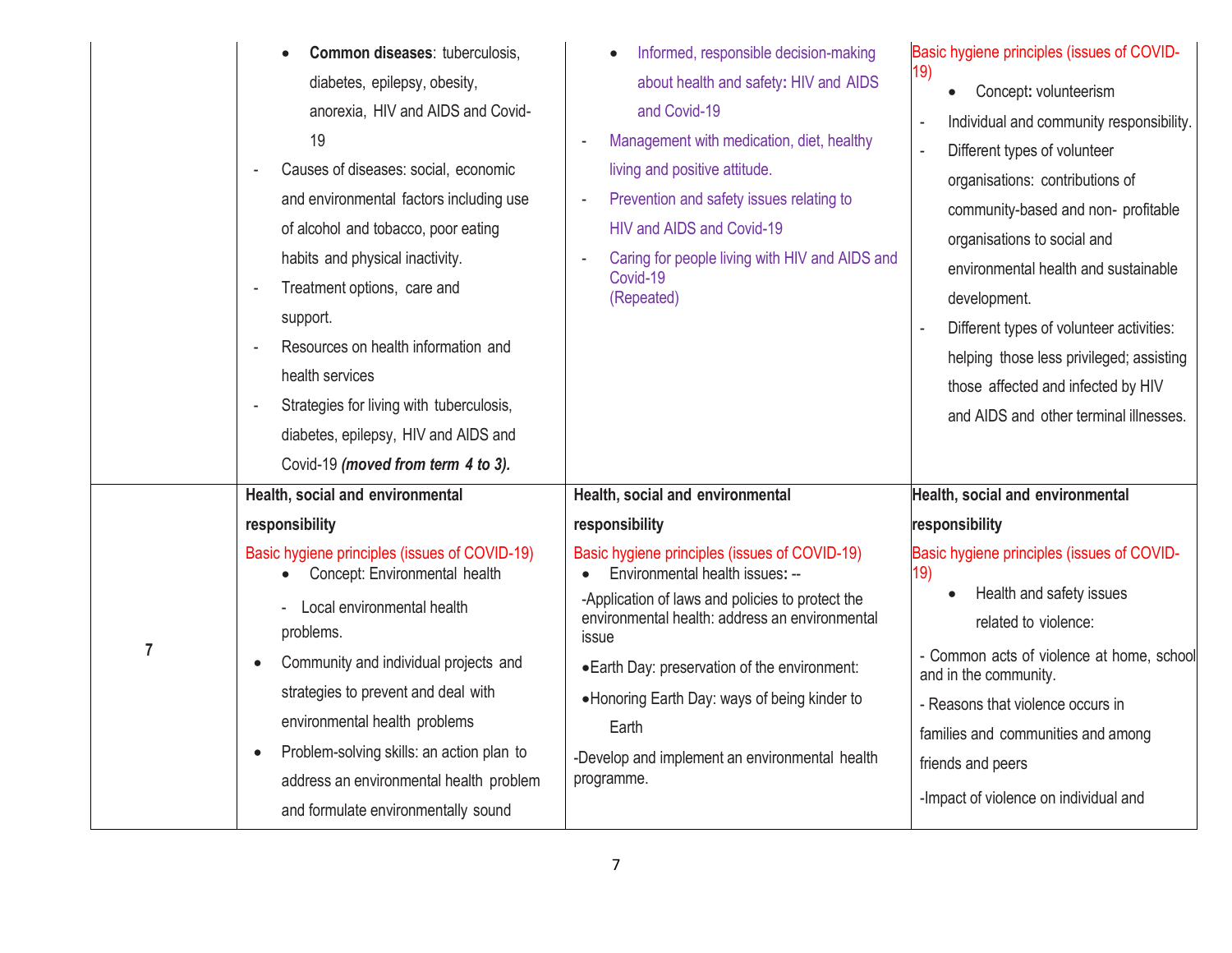|   | choices and actions.<br><b>Constitutional rights and responsibilities</b>                                                                                                                                                                                                                                                                                 | <b>Constitutional rights and responsibilities</b>                                                                                                                                                                                                                                                                                                                                  | community health and safety<br>- Alternatives to violence: problem-solving<br>skills and managing conflict.<br>- Protecting oneself and others from<br>acts of violence: where to find help<br>health<br>safety<br>national<br>and/or<br>promotion programmes.<br><b>Constitutional rights and</b> |
|---|-----------------------------------------------------------------------------------------------------------------------------------------------------------------------------------------------------------------------------------------------------------------------------------------------------------------------------------------------------------|------------------------------------------------------------------------------------------------------------------------------------------------------------------------------------------------------------------------------------------------------------------------------------------------------------------------------------------------------------------------------------|----------------------------------------------------------------------------------------------------------------------------------------------------------------------------------------------------------------------------------------------------------------------------------------------------|
|   | Basic hygiene principles (issues of COVID-19)                                                                                                                                                                                                                                                                                                             | Basic hygiene principles (issues of COVID-19)                                                                                                                                                                                                                                                                                                                                      | responsibilities                                                                                                                                                                                                                                                                                   |
|   | Dealing with abuse in different contexts:                                                                                                                                                                                                                                                                                                                 | Concept: human rights violations<br>$\bullet$                                                                                                                                                                                                                                                                                                                                      | Basic hygiene principles (issues of COVID-                                                                                                                                                                                                                                                         |
|   | between adults and children and                                                                                                                                                                                                                                                                                                                           | - Types of violations                                                                                                                                                                                                                                                                                                                                                              | 19)<br>Constitutional values as stated                                                                                                                                                                                                                                                             |
|   | between peers.                                                                                                                                                                                                                                                                                                                                            | - Counter-strategies to violations of human                                                                                                                                                                                                                                                                                                                                        | in the South African                                                                                                                                                                                                                                                                               |
|   | • Identify threatening and risky                                                                                                                                                                                                                                                                                                                          | rights.                                                                                                                                                                                                                                                                                                                                                                            | Constitution                                                                                                                                                                                                                                                                                       |
| 8 | situations.<br>• Effects of abuse on personal and social<br>health and relationships.<br>Importance of communication to promote<br>healthy and non-violent relationships.<br>• How to protect oneself from<br>threatening and risky situations<br>Places of protection and safety for victims<br>of abuse: where to find help (moved<br>from term 2 to 3) | Concept: gender equity<br>- Gender equity issues in a variety of athletic<br>and sport activities.<br>- Defining gender-based violence.<br>- Emotional, health and social impact of rape<br>and gender-based violence.<br>Prevention of violence against women: law on<br>sexual offences<br>- Sources of help for victims: safety for girls and<br>women (moved from term 4 to 3) | - Positive and negative role models.<br>- Role models for upholding<br>constitutional values: parents and<br>leaders in the community/society.<br>Applying these values in daily life<br>(moved from term 2 to 3).                                                                                 |
| 9 | <b>World of work</b><br>Basic hygiene principles (issues of COVID-19)<br>Simulation of career-related<br>activities: name of career, who is                                                                                                                                                                                                               | World of work<br>Basic hygiene principles (issues of COVID-19)<br>Relationship between performance in<br>school subjects and interests and                                                                                                                                                                                                                                         | <b>World of work</b><br>Basic hygiene principles (issues of COVID-<br>19)<br>Career and subject choices:<br>- Subjects in Grades 10, 11 and 12.                                                                                                                                                    |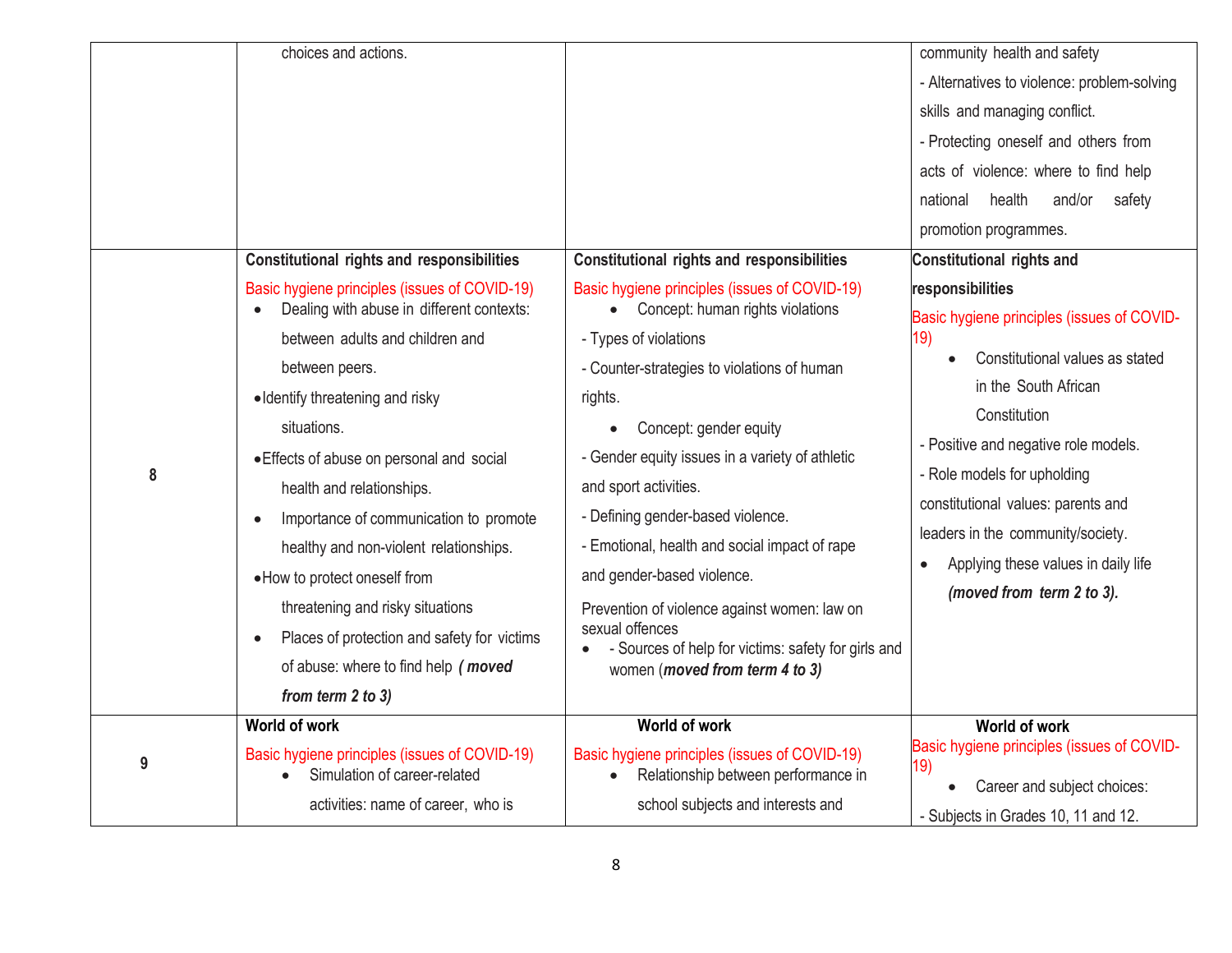|                                     | the employer.<br>- Dress code for the career.<br>- Tools or working equipment for the career.<br>- Activities related to work<br>environment.<br>- Place or institution of employment.<br>- Personality characteristics.<br>- School subjects and level of schooling:<br>requirements for this career.                          | abilities:<br>- Types of learning activities related to different<br>subjects: practical, theoretical, individual or<br>group activities.<br>- Demands of each subject: thinking and<br>learning skills required.<br>Decision-making process:<br>Steps in choosing career category relating to<br>individual strength, ability, interest and passion | - Careers related to different subjects.<br>- Qualities relating to different careers<br>and subjects: strengths and<br>weaknesses; interests and abilities.<br>Decision-making skills: steps in<br>choosing subjects relating to<br>interests and abilities and career of<br>interest. |
|-------------------------------------|---------------------------------------------------------------------------------------------------------------------------------------------------------------------------------------------------------------------------------------------------------------------------------------------------------------------------------|------------------------------------------------------------------------------------------------------------------------------------------------------------------------------------------------------------------------------------------------------------------------------------------------------------------------------------------------------|-----------------------------------------------------------------------------------------------------------------------------------------------------------------------------------------------------------------------------------------------------------------------------------------|
|                                     | - Where to study and duration of study.<br>- Related careers.<br>Value and importance of work in fulfilling<br>personal needs and potential.<br><b>Physical Education</b>                                                                                                                                                       | <b>Physical Education</b>                                                                                                                                                                                                                                                                                                                            | <b>Physical Education</b>                                                                                                                                                                                                                                                               |
| <b>PHYSICAL</b><br><b>EDUCATION</b> | Performs a sequence of physical<br>activities including rotation,<br>balance, elevation and rhythmic<br>movements.<br>Safety issues relating to<br>movement activities.<br>Participation and movement<br>performance of sequence of<br>physical activities including rotation,<br>balance, elevation and rhythmic<br>movements. | Participation in a programme that<br>improves movement techniques.<br>Safety issues relating to movement<br>activities.<br>Participation and movement<br>performance in a programme that<br>improves movement techniques.                                                                                                                            | Participation and refinement of<br>own and peer performance in<br>movement activities.<br>Safety issues relating to<br>movement activities.<br>Participation and movement<br>performance in movement<br>activities.                                                                     |
| <b>INFORMAL</b>                     | Homework/ classwork /worksheets                                                                                                                                                                                                                                                                                                 | Homework/ classwork /worksheets                                                                                                                                                                                                                                                                                                                      | Homework/ classwork /worksheets                                                                                                                                                                                                                                                         |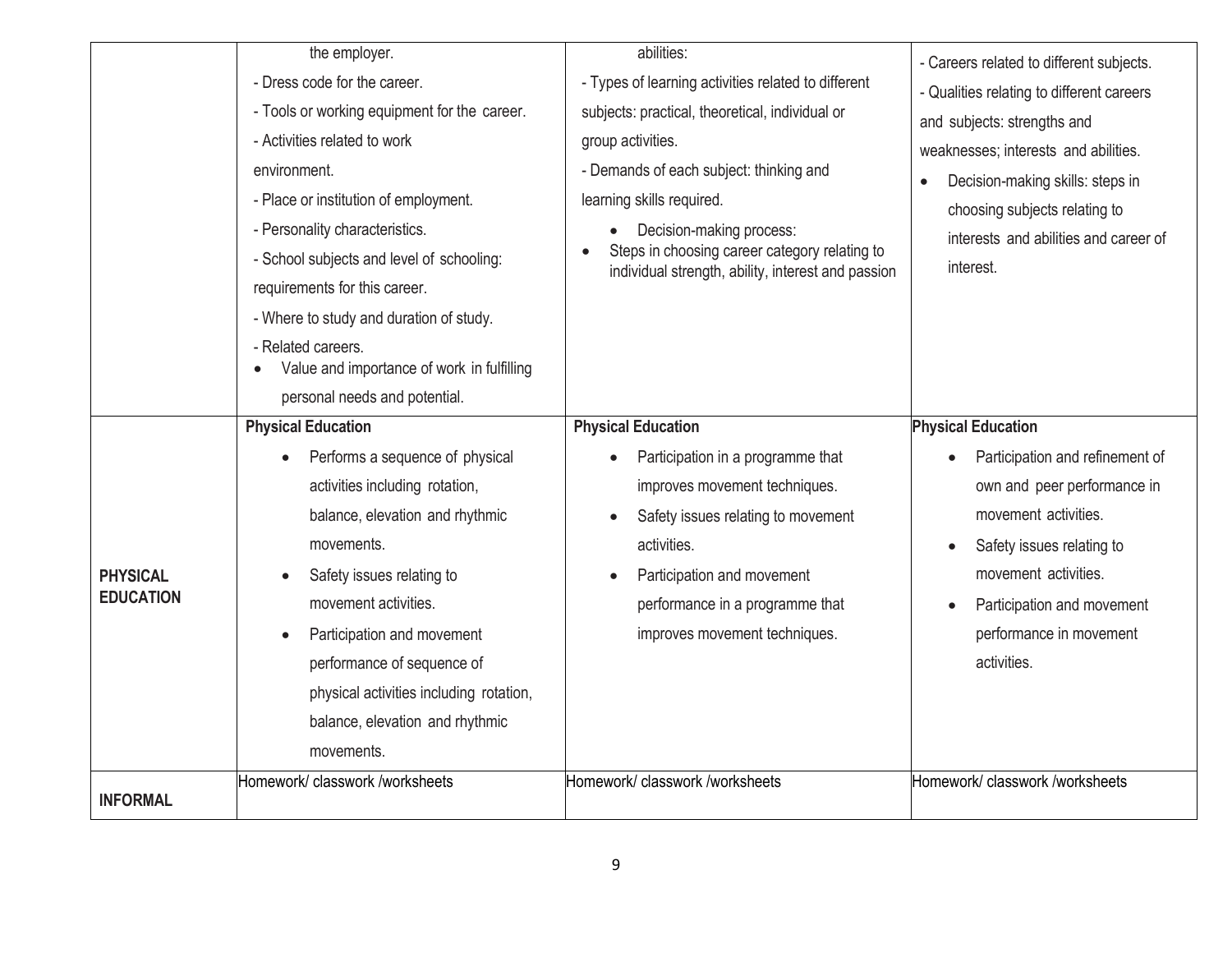| <b>ASSESSMENT</b>                   |                                                                                           |                                                                                     |                                                                         |  |
|-------------------------------------|-------------------------------------------------------------------------------------------|-------------------------------------------------------------------------------------|-------------------------------------------------------------------------|--|
| /REMEDIATION                        |                                                                                           |                                                                                     |                                                                         |  |
| <b>FORMAL</b><br><b>ASSESSMENMT</b> |                                                                                           | <b>PROJECT =70</b><br><b>PET: 30</b>                                                |                                                                         |  |
| <b>TERM4</b>                        |                                                                                           |                                                                                     |                                                                         |  |
|                                     |                                                                                           |                                                                                     |                                                                         |  |
|                                     | Development of self in society                                                            | Development of self in society                                                      | Development of self in society                                          |  |
|                                     | Basic hygiene principles (issues of COVID-19)<br>Concepts: personal diet and<br>$\bullet$ | Basic hygiene principles (issues of COVID-19)<br>- Concept: human rights violations | Basic hygiene principles (issues of COVID-<br>19)                       |  |
|                                     | nutrition                                                                                 | - Types of violations.                                                              | Challenging situations:                                                 |  |
|                                     | - Factors that influence choice of personal                                               | - Counter-strategies to violations of human                                         | depression, grief, loss,                                                |  |
|                                     | diet: ecological, social, economic, cultural                                              | rights.                                                                             | trauma and crisis.                                                      |  |
| 9                                   | and political.                                                                            | - Defining gender-based violence                                                    | - Causes of depression, grief, loss,                                    |  |
|                                     | - Ways to improve nutritional value of own                                                | - Emotional, health and social impact of rape                                       | trauma and crisis.                                                      |  |
|                                     | personal diet: a plan for healthy eating                                                  | and gender-based violence.                                                          | - Counter -productive coping techniques:                                |  |
|                                     | habits.                                                                                   | - Prevention of violence against women: law on                                      | using<br>alcohol and drugs.                                             |  |
|                                     |                                                                                           | sexual offences.                                                                    | - Problem-solving and decision-making                                   |  |
|                                     |                                                                                           | - Sources of help for victims: safety for girls and<br>women.                       | skills: strategies to respond to emotions in<br>challenging situations. |  |
|                                     | <b>Constitutional rights and responsibilities</b>                                         | <b>Constitutional rights and responsibilities</b>                                   | <b>Constitutional rights and</b>                                        |  |
|                                     | Basic hygiene principles (issues of COVID-19)                                             | Basic hygiene principles (issues of COVID-19)                                       | responsibilities                                                        |  |
|                                     | Role of oral traditions and scriptures in<br>$\bullet$                                    | Concept: cultural diversity in South                                                | Basic hygiene principles (issues of COVID-                              |  |
|                                     | major religions in South Africa:                                                          | Africa                                                                              | 19)<br>Contributions of various                                         |  |
| 10                                  | Judaism, Christianity, Islam,                                                             | - Diverse cultural norms and values in relation                                     | religions in promoting peace.                                           |  |
|                                     | Hinduism, Buddhism, Baha-i faith and                                                      | to personal and community issues.                                                   |                                                                         |  |
|                                     | African religion.                                                                         | - Influence of cultural norms and values on                                         |                                                                         |  |
|                                     |                                                                                           | individual behaviour, attitude and choices:                                         |                                                                         |  |
|                                     |                                                                                           | cultural expectations, practices and traditions.                                    |                                                                         |  |
|                                     |                                                                                           | -Understanding diverse cultures: recognition of                                     |                                                                         |  |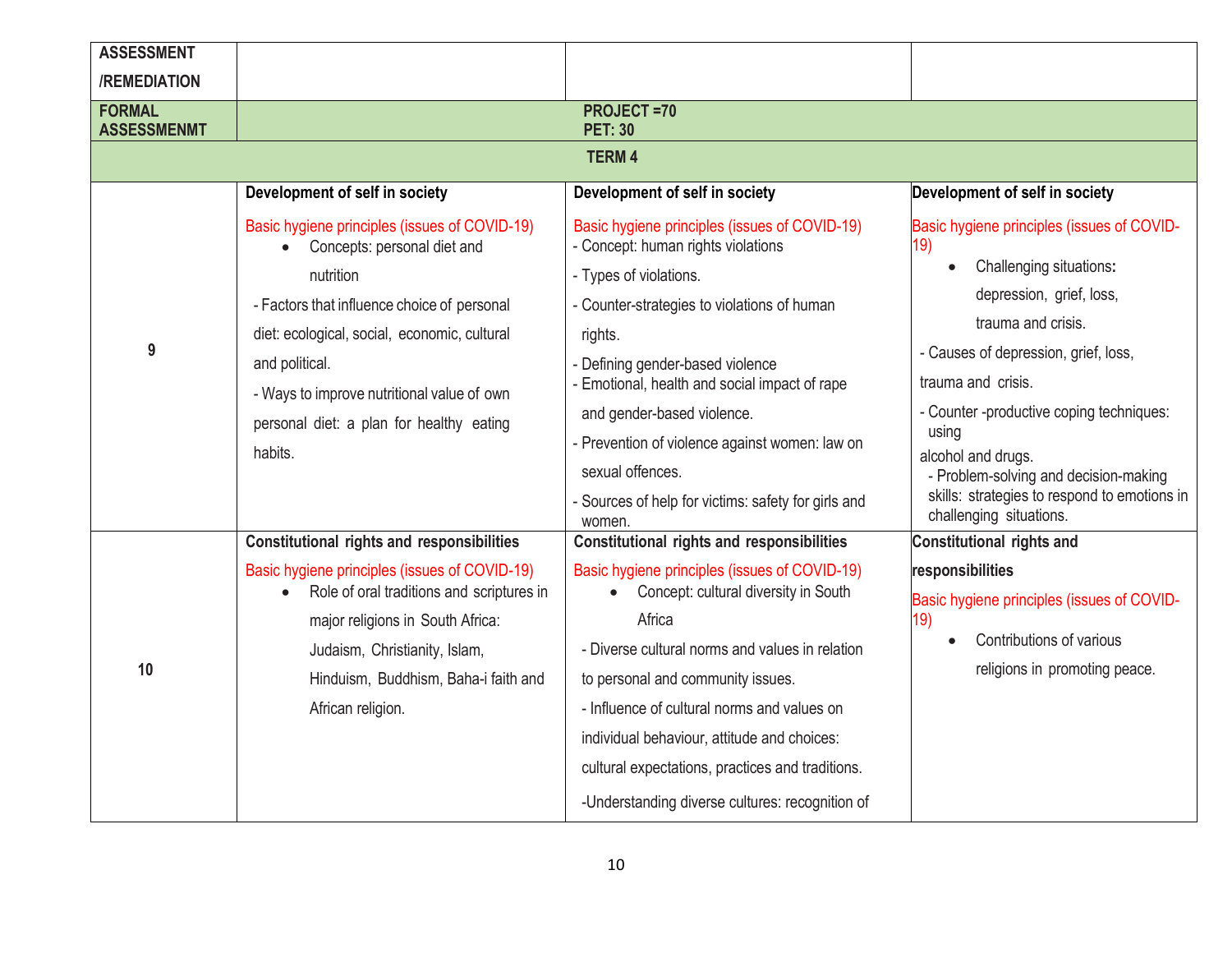|    |                                                                   | diverse cultures to enrich South African society.                       |                                                   |
|----|-------------------------------------------------------------------|-------------------------------------------------------------------------|---------------------------------------------------|
|    |                                                                   | - Respect difference: culture, religion and                             |                                                   |
|    |                                                                   | gender.                                                                 |                                                   |
|    |                                                                   | - Celebrate unity in diversity: respect difference                      |                                                   |
|    |                                                                   | and celebrate similarity.                                               |                                                   |
|    |                                                                   | Contributions to social development by                                  |                                                   |
|    |                                                                   | organisations from various religions.                                   |                                                   |
|    | Health, social and environmental                                  | Health, social and environmental                                        | Health, social and environmental                  |
|    | responsibility                                                    | responsibility                                                          | responsibility                                    |
|    | Basic hygiene principles (issues of COVID-19)<br>Substance abuse: | Basic hygiene principles (issues of COVID-19)<br>Concept: gender equity | Basic hygiene principles (issues of COVID-<br>19) |
|    | -Types/ forms of substance abuse.                                 | - Gender equity issues in a variety of athletic                         | Sport ethics in all physical<br>activities.       |
|    | - Symptoms of substance abuse.                                    | and sport activities.                                                   |                                                   |
|    | factors<br>that contribute<br>- Personal<br>to                    | - Social factors that contribute to substance                           |                                                   |
|    | abuse:<br>intrapersonal<br>substance<br>and                       | abuse, including community and media.                                   |                                                   |
| 10 | interpersonal.                                                    | - Appropriate behaviour to stop and avoid                               |                                                   |
|    | - Protective factors that reduce the                              | substance abuse: refusal and decision-making                            |                                                   |
|    | likelihood of substance abuse.                                    | skills.                                                                 |                                                   |
|    | - Prevention measures: early detection                            | Long- and short-term consequences of                                    |                                                   |
|    | (moved from term 3 to 4).                                         | substance abuse: link to crime, violence                                |                                                   |
|    |                                                                   | and educational outcomes.                                               |                                                   |
|    |                                                                   | Rehabilitation options: where to find help,                             |                                                   |
|    |                                                                   | care and support (topic moved from term 2                               |                                                   |
|    |                                                                   | to 4).                                                                  |                                                   |
|    | <b>Physical Education</b>                                         | <b>Physical Education</b>                                               | <b>Physical Education</b>                         |
|    | Participation in an outdoor                                       | Participation in an outdoor recreational                                | Participation and refinement of                   |
|    | recreational programme.                                           | activity.                                                               | own performance in an outdoor                     |